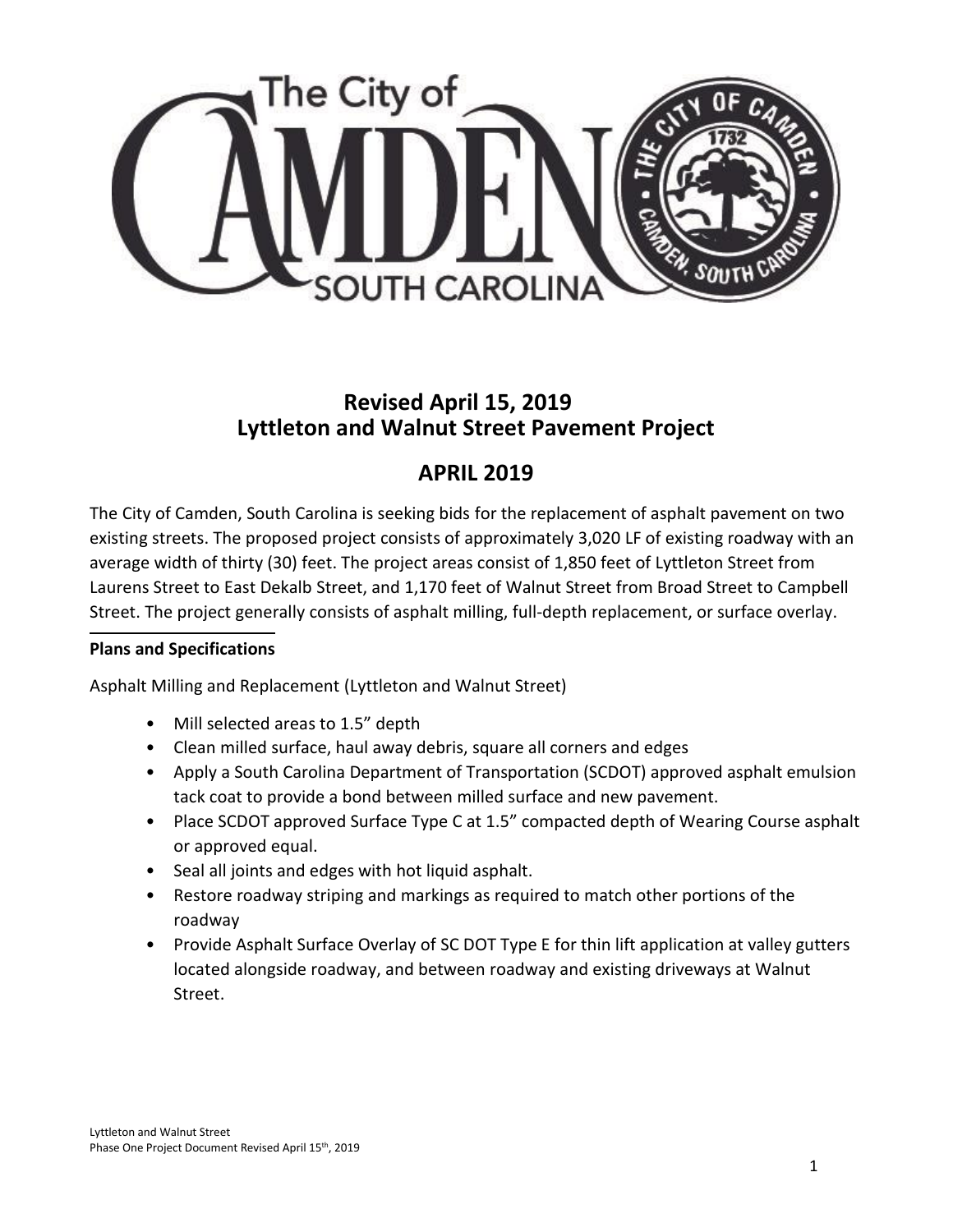Full Depth Asphalt Replacement (Lyttleton Street)

- Remove designated areas of unserviceable existing pavement structure to the base gravel or existing subgrade.
- Re-compact existing stone base or subgrade, and adjust to proper sub-grade depth with compacted graded aggregate base.
- Replace with 1.5" compacted depth of SC DOT Surface Type C hot mix asphalt surface course, 2" compacted depth of SC DOT Intermediate Type C hot mix asphalt binder course, and 3" of Type B Base Course. Apply tack coat in accordance with SC DOT Class 3 Pavement procedures.
- Restripe/paint all newly paved areas to include all parking stalls, crosswalks, and handicap accessible spaces to match existing conditions.

#### **General Requirement**

- Field Quantities will be verified by a City of Camden Representative
- Bid Sheet Quantities are estimated, and subject to change, and will only be paid based on field installed quantities.
- Two traffic loops at the Intersection of Lyttleton Street with Laurens Street, and East Dekalb Street are to be replaced in accordance with SC DOT guidelines by an SC DOT approved installer.

### **Schedule**

The Contractor, with concurrence with the City of Camden, will be responsible for providing a schedule that will efficiently provide construction. It is anticipated the substantial completion of the project should take no longer than 45 calendar days following issuance of a Notice to Proceed, with final completion taking place within 60 days.

### **Provide with the Submittal**

1. Copy of general liability insurance in the amount of one millions dollars USD. The selected contractor will be required to list the City of Camden as a certificate holder and also provide Worker Compensation insurance.

- 2. Copy of South Carolina Contractor License
- 3. Bid bond in at least the amount of bid plus five (5) percent
- 4. List of any subcontractors

#### **Instructions to Bidders**

1. Sealed Bids, with all requested documents, literature, forms, etc. to be submitted by mail or in person to, Caleb Frase, City of Camden, SC no later than **April 18th, 2019 at 2:15 pm;** Subject line, "Lyttleton andWalnut Street Pavement Project Phase I". They will be opened in the Training Room located in the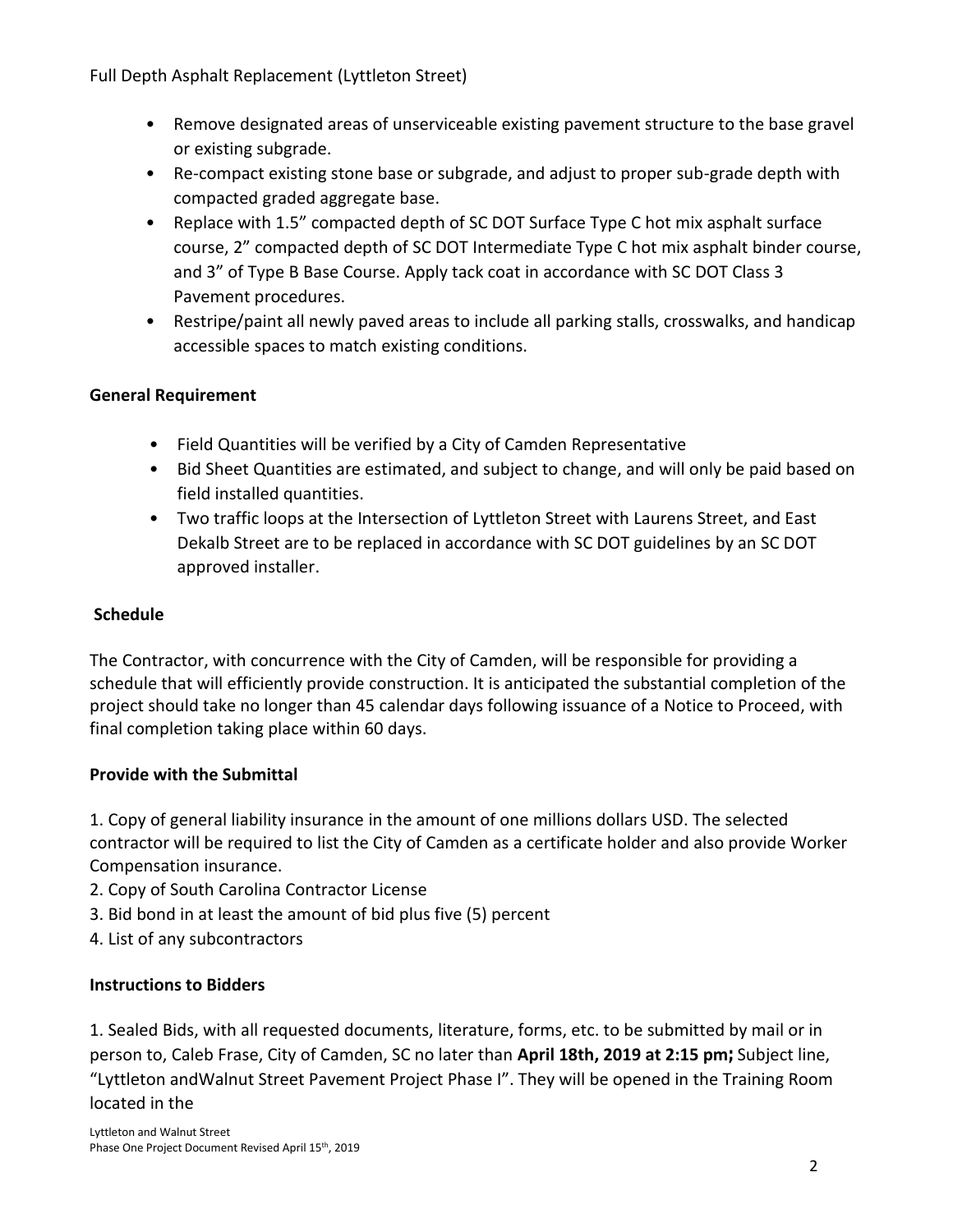basement of City Hall, 1000 Lyttleton Street, Camden, South Carolina on **April 18th\*, 2019 at 2:15 PM**. Contractors will use the attached Bid Sheets for submitting their bids. \***(original opening date of April 19th revised due to holiday),**

2. City staff will review the bids to determine which submittal will be accepted in the best interest of the City. The City may reject any and all offers in the best interest of the City.

Contractors are encouraged to visit the site prior to the bid date to obtain a better understanding of work to be performed. Site visits for inspection during the Bid Advertisement phase may be arranged by contacting Caleb Frase, Project Engineer (803-729-7388).

### **Execution**

1. Upon notice of selection, and following any further review,

a. Provide all material receipts to including batch information upon request.

b. The Contractor will be required to provide worker compensation and liability insurance for any work on site, and hold a City of Camden business license.

c. The contactor shall be duly licensed by the State of South Carolina, Department of Labor, Licensing, and Regulation in a category(ies) associated with the intended work.

d. Upon issuance of the Notice to Proceed from the City of Camden, and a copy of a traffic and safety plan must be filed with the City of Camden.

e. The Contractor shall coordinate with City staff for any work that may interfere with daily operations of the facilities.

### **Warranty**

1. The Supplier shall provide warranty coverage for any components supplied, along with workmanship and materials for all other installed items for a period of no less than one (1) year.

2. The warranty period shall commence upon successful acceptance of the project from the City of Camden.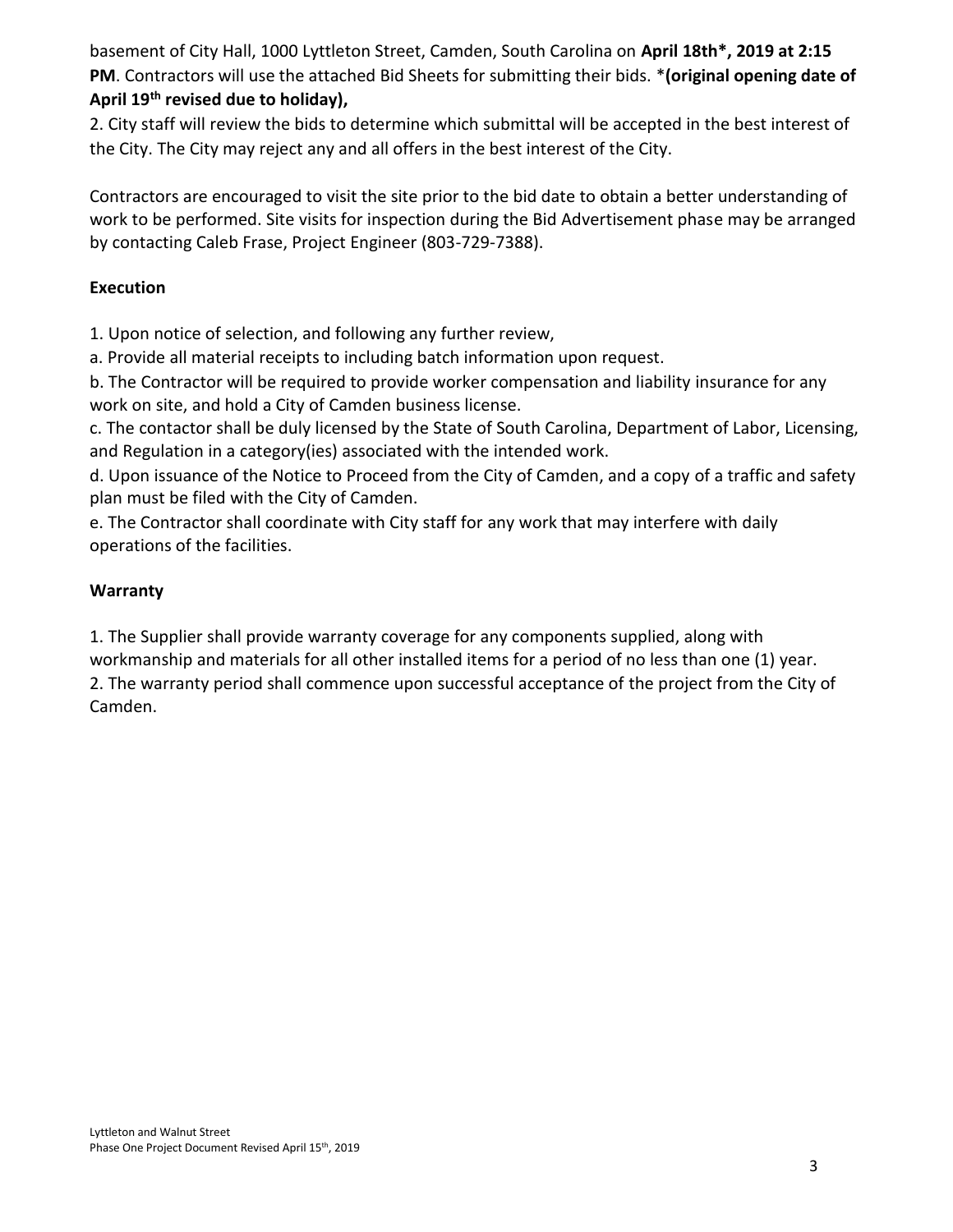## **CONTRACTOR'S BID FORM Lyttleton and Walnut Street Pavement Project**

TO: City of Camden 1000 Lyttleton Street Camden, SC 29020

#### **SERVICES AND MATERIAL BID**

The undersigned (hereinafter called the "Contractor") hereby proposes to provide materials and equipment, and installation services as may hereinafter be specified to be requested by the Owner, and to furnish all other materials and appurtenances normally provided with the referenced items, including delivery to City of Camden facilities for the construction of Lyttleton and Walnut Street Pavement Project in Camden, South Carolina in accordance with the Request for Bids (RFB) attached hereto and made part hereof.

The intent of the RFB is to construct the Lyttleton and Walnut Street Pavement Project Phase I in according to the provided specifications.

The quantity of work is to be in and around the City of Camden, South Carolina as directed by the Owner/Engineer. The Supplier will furnish all materials and services necessary thereof under the Services and Material Proposal for the unit prices stated in the proposal.

#### Units Include all requested documents in the RFB w/Contractor's Bid Form

| <b>Lyttleton Street Items</b> |                                                                                                                                                                 |             |                 |                 |               |  |
|-------------------------------|-----------------------------------------------------------------------------------------------------------------------------------------------------------------|-------------|-----------------|-----------------|---------------|--|
| LINE NO.                      | <b>DESCRIPTION</b>                                                                                                                                              | <b>UNIT</b> | <b>QUANTITY</b> | UNIT BID        | <b>AMOUNT</b> |  |
| 1                             | Full Depth Asphalt Removal, and SC DOT Class 3<br>Asphalt Pavement (1.5" Surface C, 2" Intermediate,<br>and 3" Base B) to include re-compaction of<br>subgrade. | <b>SY</b>   | 1100            |                 |               |  |
| $\overline{2}$                | Mill Asphalt Pavement-replace with Surface C (1.5")                                                                                                             | SY          | 5700            |                 |               |  |
| 3                             | Graded Aggregate Base subgrade fill as required (3"<br>compacted)                                                                                               | <b>TONS</b> | 180             |                 |               |  |
| 4                             | Re-Stripe, including turn lanes                                                                                                                                 | LS          | 1               |                 |               |  |
| 5                             | Re-installation of traffic loops damaged by milling at<br>Laurens Street and E. DeKalb Street Intersection                                                      | LS          | $\overline{2}$  |                 |               |  |
| <b>Walnut Street Items</b>    |                                                                                                                                                                 |             |                 |                 |               |  |
| LINE NO.                      | <b>DESCRIPTION</b>                                                                                                                                              | <b>UNIT</b> | <b>QUANTITY</b> | <b>UNIT BID</b> | <b>AMOUNT</b> |  |
| 6                             | Mill Asphalt Pavement-replace with Surface C (1.5")                                                                                                             | SY          | 3700            |                 |               |  |
| $\overline{7}$                | Asphalt Overlay of Valley Gutter Line Surface E (3/4")                                                                                                          | SY          | 350             |                 |               |  |
| <b>Project Total</b>          |                                                                                                                                                                 |             |                 |                 |               |  |

#### **Lyttleton Street and Walnut Street Project**